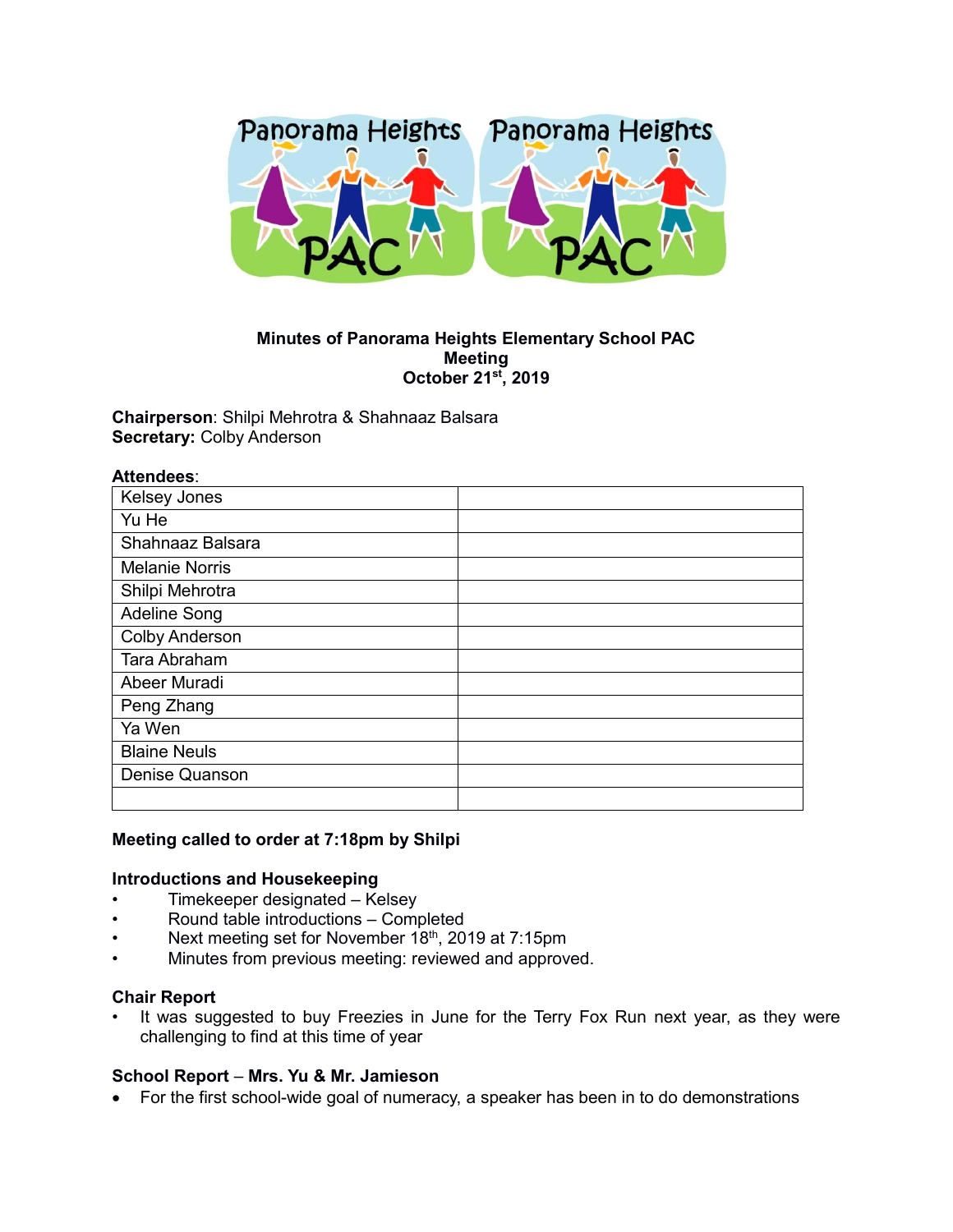related to this goal, and this will continue to be done

- There was a recent school-wide assembly about resilience, part of the second school-wide goal of social-emotional learning
- Mrs. Yu will be sending a link in a weekly email about this
- Mrs. Yu and Mr. Jamieson asked PAC for feedback on the instructional lunch time that is new this year – some parents reported that their children ate more, while others noted that theirs appear to be eating less
- Mr. Jamieson noted that students are coming outside for lunch in a calmer state and there are overall less issues outside
- Because the school is down two divisions this year, one classroom has been turned into a Sensory Room, which is a space where students may go to calm themselves as needed (e.g. contains a stationary bicycle, couch, games, etc.)
- At the end of this year, construction will be started on an addition to the school, adding 4 classrooms and a Sensory Room and removing the portables
- It is estimated that this will start in summer and take approximately 16-18 months
- Mr. Jamieson thanked PAC for the treats from the Terry Fox Run, as well as for subsidizing the cost of tennis for the students
- Upcoming events:
	- $\circ$  October 25<sup>th</sup> Pro-D day
	- $\circ$  October 30<sup>th</sup> Photo re-takes
	- $\circ$  October 31<sup>st</sup> Halloween parade at 1:00pm, parents are welcome
	- $\circ$  November 1<sup>st</sup> Interim reports
	- $\circ$  November 8<sup>th</sup> Remembrance Day assembly at 10:45am, parents are welcome to join
	- $\circ$  December 17<sup>th</sup> & 18<sup>th</sup> Christmas concert
- There will be a new look for report cards, though the contents will be the same as previous years
- The eventual goal will be to move to a Parent Portal where parents can access their child's data online

# **New Business**

- Chris from Coquitlam Parks Recreation & Culture spoke about preschool and children's programs and how they work with schools
- They offer various after-school programs at the school, and would be able to offer a program one day per week, starting in January until Spring Break, then possibly another after Spring Break until June
- Spaces will be limited (12 students/Coquitlam Parks & Rec staff member), and running this program will depend on availability of staff, space, and interest
- Other after-school programs:
	- o Do What U Love Foundation are currently offering activities before/after school, and are interested in doing so again in January
	- $\circ$  They would like to set up an information table at the next PAC Movie Night
	- o Bricks 4 Kidz and Mad Science would also like to do programs at the school
- Open PAC volunteer positions:
	- o Liaison for after-school program
	- $\circ$  Student Enrichment Program Coordinator coordinating lunchtime clubs and activities
	- o Athletic Club/Running Club Coordinator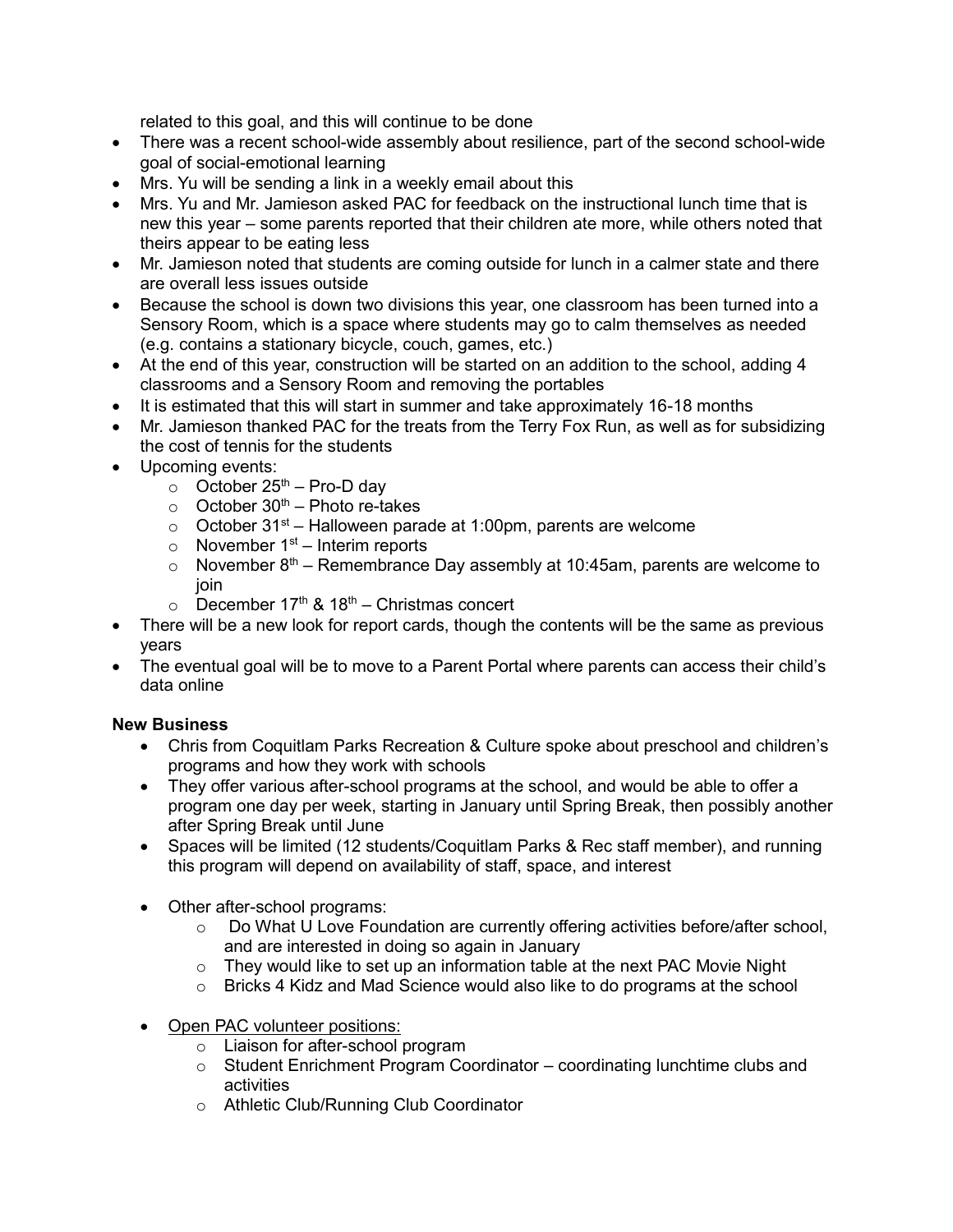- $\circ$  Movie Nights helping the current coordinator
- o *Please email [chair@panoramaheightspac.ca](mailto:chair@panoramaheightspac.ca) if you would like to volunteer for any of these positions*
- A location in the school to keep PAC records has been established

# **Old Business**

• None

# **Committee Reports**

- **Movie Night**: Winnie is still looking for another helper, as well as volunteers on the day of. The first movie night will be Friday, November 15<sup>th</sup>
- **Treat Days:** The first treat day went well, with the next treat day being held on Friday, November 8<sup>th</sup>
- Hot Lunch: Hot lunch is on Thursday, October 24<sup>th</sup>, with Dominos providing pizza. December will be Quiznos (grilled cheese, tuna, and turkey with cheese), and the option of donating \$1 to support families in need with hot lunch will be added to the form
- **Traffic** There are still some parents turning left at the no left turn area at the top of the drive-through, and some parents have also been on cell phones while driving through the drive-through. Otherwise the majority of the drivers are respecting the traffic signs and rules.
- **Walking School Bus** Wendy notes that she has a calendar of dates from Bonnie, which can be sent to PAC to add to the calendar
- **Student Enrichment Program –** A parent volunteer is needed for this program (see note under 'New Business')
- **Website and Communications Coordinator –** no updates
- **Class Liaison –** an email about class reps was sent and no teachers replied
- **DPAC**  no updates
- **Parent Ed –** no updates
- **Health & Safety** no updates
- **CPF** an email will be sent to the French teachers that lists resources for parents and teachers about CPF
- **Grade 5** the deadline for ordering hoodies is on Friday, and they should be arriving in approximately a month. A grade 5 yearbook may also be done this year. The idea of individual class yearbooks at the end of the year was also discussed.
- **Athletic Club** A parent volunteer is needed for this program (see note under 'New Business')
- **Treasurer's Report:**

General Account:

- $\circ$  Donations are at \$2205 thus far. A wish list has been requested from admin/teachers for Educational School Upgrades (up to \$3000)
- o Treat Day earned \$3823, which is \$122 more than budgeted
- $\circ$  A donation of \$277 was made to the Terry Fox Foundation from hot lunch orders in September (\$1 from every order)

# Gaming Account:

o Grant money was received, which totaled \$9320 (\$20/student)